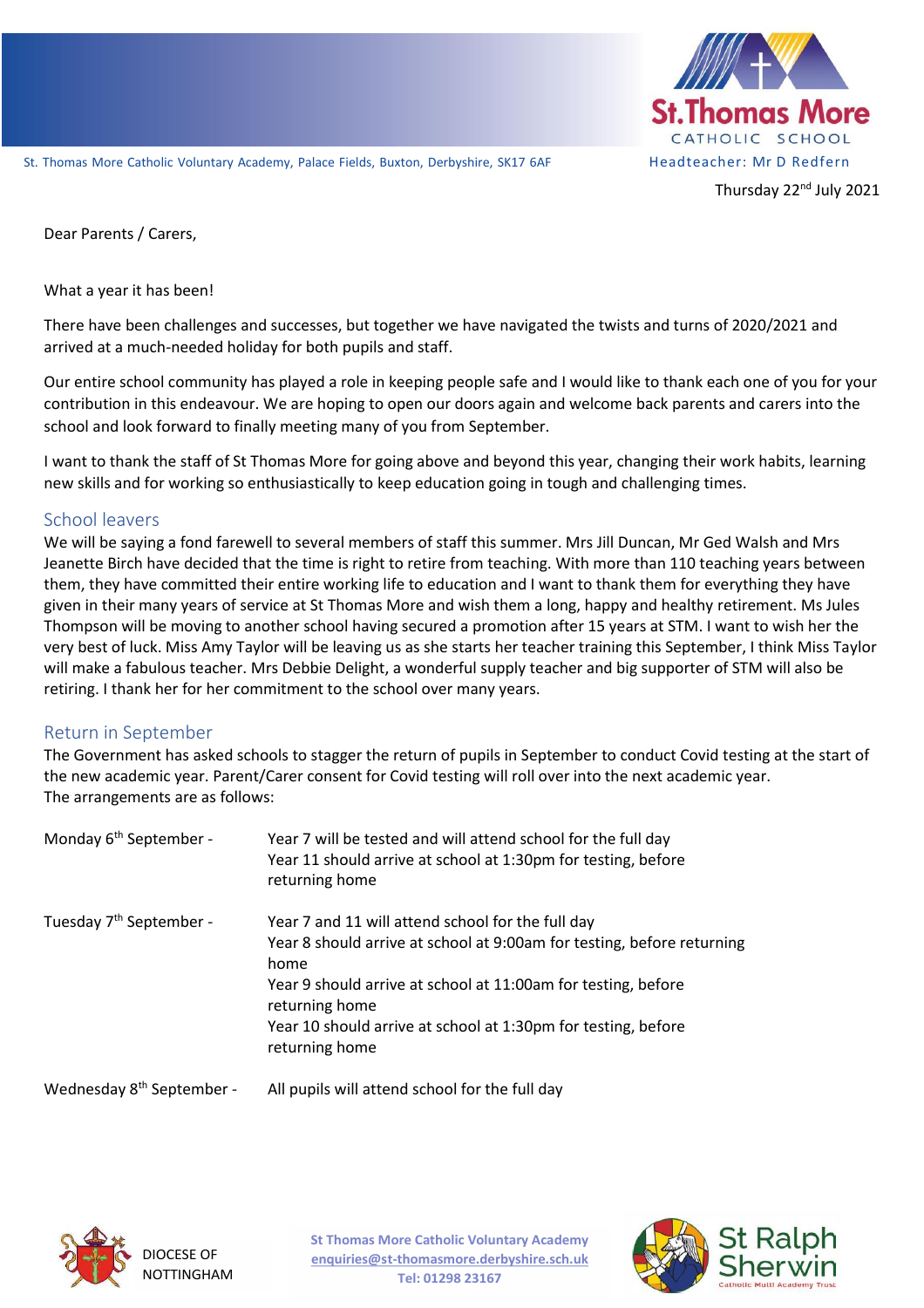

St. Thomas More Catholic Voluntary Academy, Palace Fields, Buxton, Derbyshire, SK17 6AF Headteacher: Mr D Redfern

# Covid measures in September 2021

continue to allow pupils to wear their PE kit on the days they have PE. Bubbles are out and the school will operate as close to normal from September 2021. Whilst we do not know what the national picture will be in September, there are certain measures that will be retained. Hand washing / sanitation, cleaning down of workspaces each lesson and the one way system will continue into the new year. Face coverings at this moment in time will not be compulsory, but if there is a need for them, we will bring them back. In addition, we will

We have planned for every eventuality leading into the next academic year should there be a request from the Government to change, so please be assured that we will do everything to keep education going.

### School day from September 2021

Following a review of our curriculum offer at St Thomas More, the timetable will be changing in September. To reflect the new timetable, the timings of the day will change:

| $8:50 - 9:10$   |
|-----------------|
| $9:10 - 10:10$  |
| $10:10 - 11:10$ |
| 11:10 - 11:25   |
| $11:25 - 12:25$ |
| $12:25 - 13:10$ |
| 13:10 - 14:10   |
| 14:10 - 15:10   |
|                 |

We will continue with a 2-week timetable, now consisting of 50, 1 hour lessons. Similarly to this academic year, we will have a Week 1 and Week 2 timetable.

#### Curriculum Offer at STM

It is important to evaluate the curriculum we offer to our pupils, ensuring it is fit for purpose and meets the needs of children for the future. It is also important to evaluate the needs of children following significant disruption to their learning over the last 18 months. Moving to a 2-week, 50 period timetable ensures that a variety of subjects can be taught, protecting subjects that are often cut by other schools such as technology and the arts.

We are changing the way that PSHE, SRE and careers will be delivered in school and creating more time for English, Maths and Science. Pupils will focus on one modern foreign language instead of two and drama has been brought back to the timetable in Year 9.

## Covid-19 Testing over the summer

Regular rapid asymptomatic testing will be paused in schools over the summer. However, LFD testing is still widely available and kits can be collected either from your local pharmacy or ordered [online.](https://www.gov.uk/order-coronavirus-rapid-lateral-flow-tests?utm_source=28%20June%202021%20C19&utm_medium=Daily%20Email%20C19&utm_campaign=DfE%20C19) If your child tests positive during the summer, there is no need to notify the school of the test result, instead you should follow national guidance and inform NHS Track and Trace.

Anyone who tests positive using an LFD test will be asked to take a confirmatory follow-up PCR test. It remains essential that anyone who gets a positive LFD result self-isolates immediately for 10 days, as well as the other members of their household. You must only leave home for your follow-up test. You should arrange your confirmatory PCR immediately.



DIOCESE OF NOTTINGHAM **St Thomas More Catholic Voluntary Academy enquiries@st-thomasmore.derbyshire.sch.uk Tel: 01298 23167**